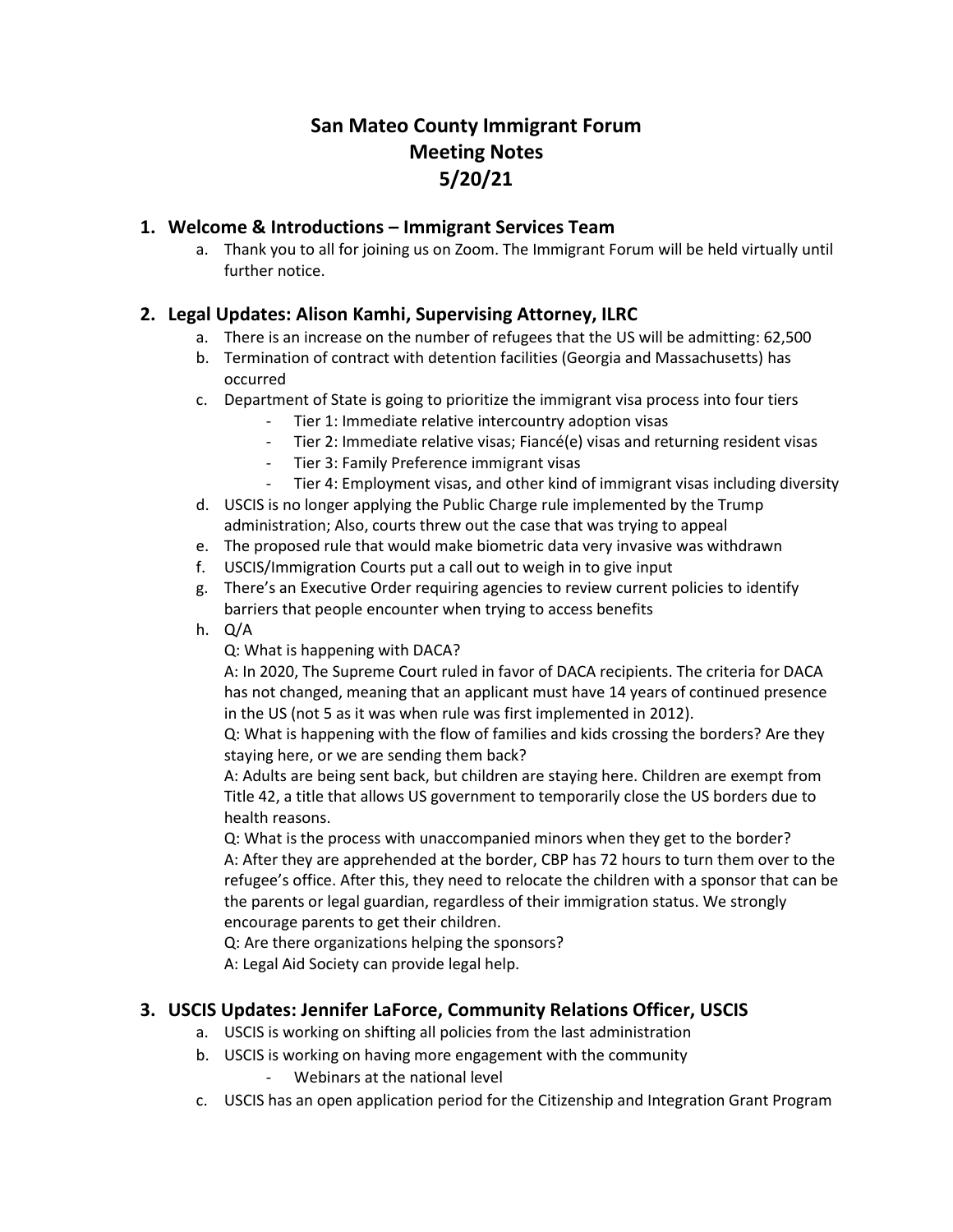- \$10 million in grants for organizations that have citizenship preparation programs
- Application due July 16, 2021
- d. Q/A

Q: What is the wait time for the naturalization process?

A: There are longer times depending on the office. USCIS is working on that by suspending biometrics in some individuals, and hiring new people after budget and COVID issues

## **4. Bicycle Fix-it Station Grants: Matt Petrofsky, San Mateo County Office of Sustainability**

- a. Office of Sustainability Bicycle fix-it station application: <https://www.smcsustainability.org/2021fixitstation>
- b. Silicon Valley Bicycle Exchange [\(https://bikex.org/\)](https://bikex.org/) and Silicon Valley Bicycle Coalition [\(https://bikesiliconvalley.org/\)](https://bikesiliconvalley.org/) are helping people learn the skills on how to ride a bike, and mechanical/basic repairing skills
	- **Webinars**
	- In-person training before the Pandemic
- c. There is also the Peninsula Bicycle and Pedestrian Coalition to use as a resource: <https://www.smc-connect.org/locations/peninsula-bicycle-and-pedestrian-coalition>

### **5. Office of Community Affairs Updates: Jennifer Llamas, Immigrant services**

- a. On April 29<sup>th</sup> and May 3<sup>rd</sup>, San Mateo County held four information sessions for the Community Engagement Teams for the San Mateo County Immigrant Integration/Inclusion Strategic Plan; partners are still welcome to sign on as a Community Engagement Team <https://www.surveymonkey.com/r/G4GTeams>
- b. Canvassing efforts are taking place weekly in different cities/towns in San Mateo County to help spread the word on local pop-up neighborhood vaccination sites
- c. The Community Crew continues to distribute masks 4 times a week to high COVID-19 positivity rate locations. We are also giving out masks. Email *perezavila@smcgov.org* if you would like masks

## **6. Agency Update Roundtable**

- a. **Multicultural Institute:** Promoting and helping people get vaccinated
- b. **Red Cross:** Helping the community to change fire detectors
- c. **Latino Collaborative:** Latino Collaborative Meeting Tuesday 5/25 3:30-5pm <https://us02web.zoom.us/j/964067192?pwd=NmVZbWQvc3U4cWpJT0F2RDVEYldiZz09> Meeting ID: 964 067 192 Passcode: LCBHRS Latino community afraid of calling the police. Working with the police for a community engagement program
- d. **BHRS**: May is Mental Health Month. There are some virtual events that BHRS, CBOs and other consumer groups will be hosting. For more information about upcoming events <https://www.smchealth.org/post/mental-health-month>